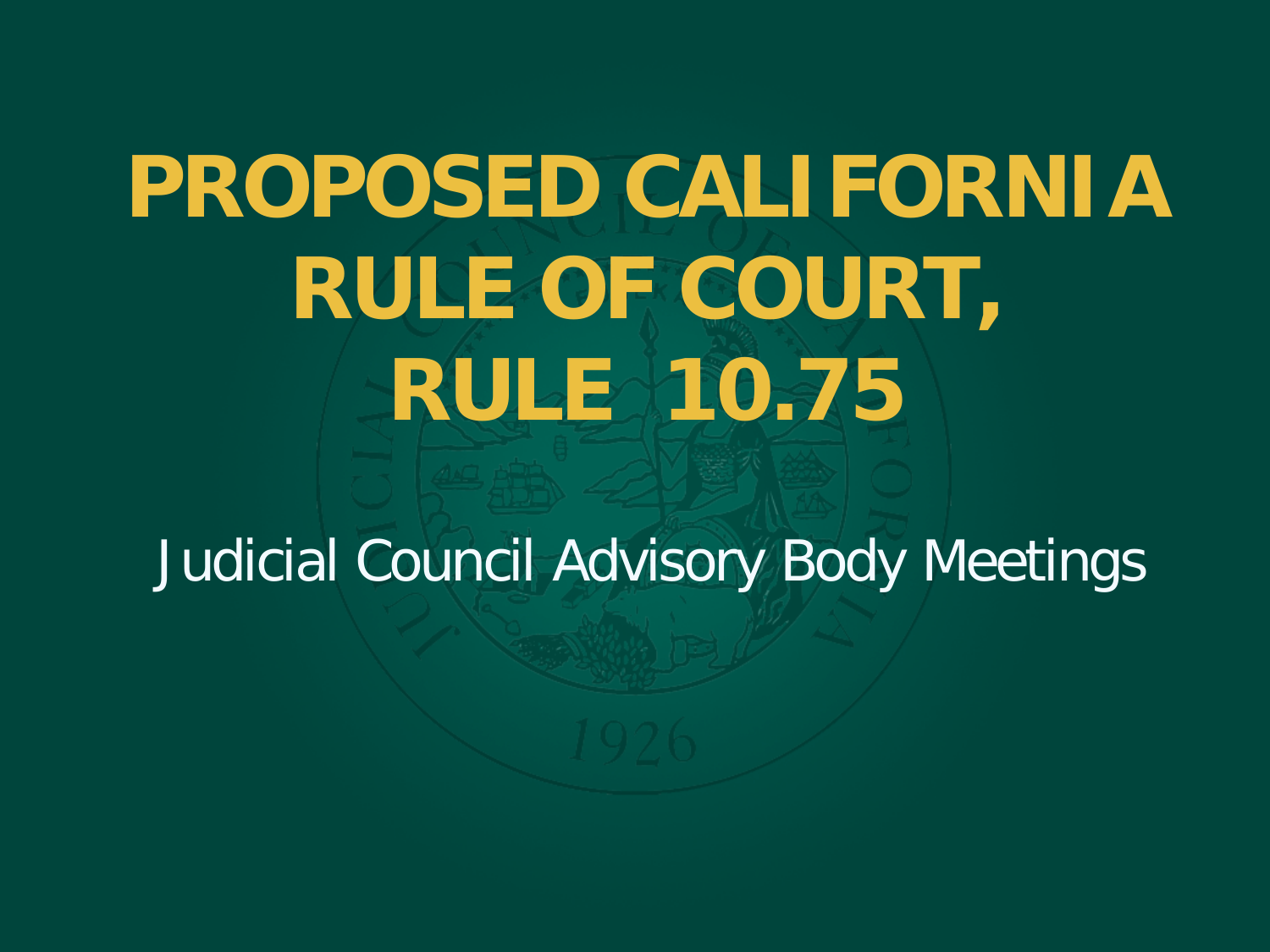#### **Governor's veto message**

 "I urge the Judicial Council to continue efforts to provide greater public access to Judicial Branch committee activities."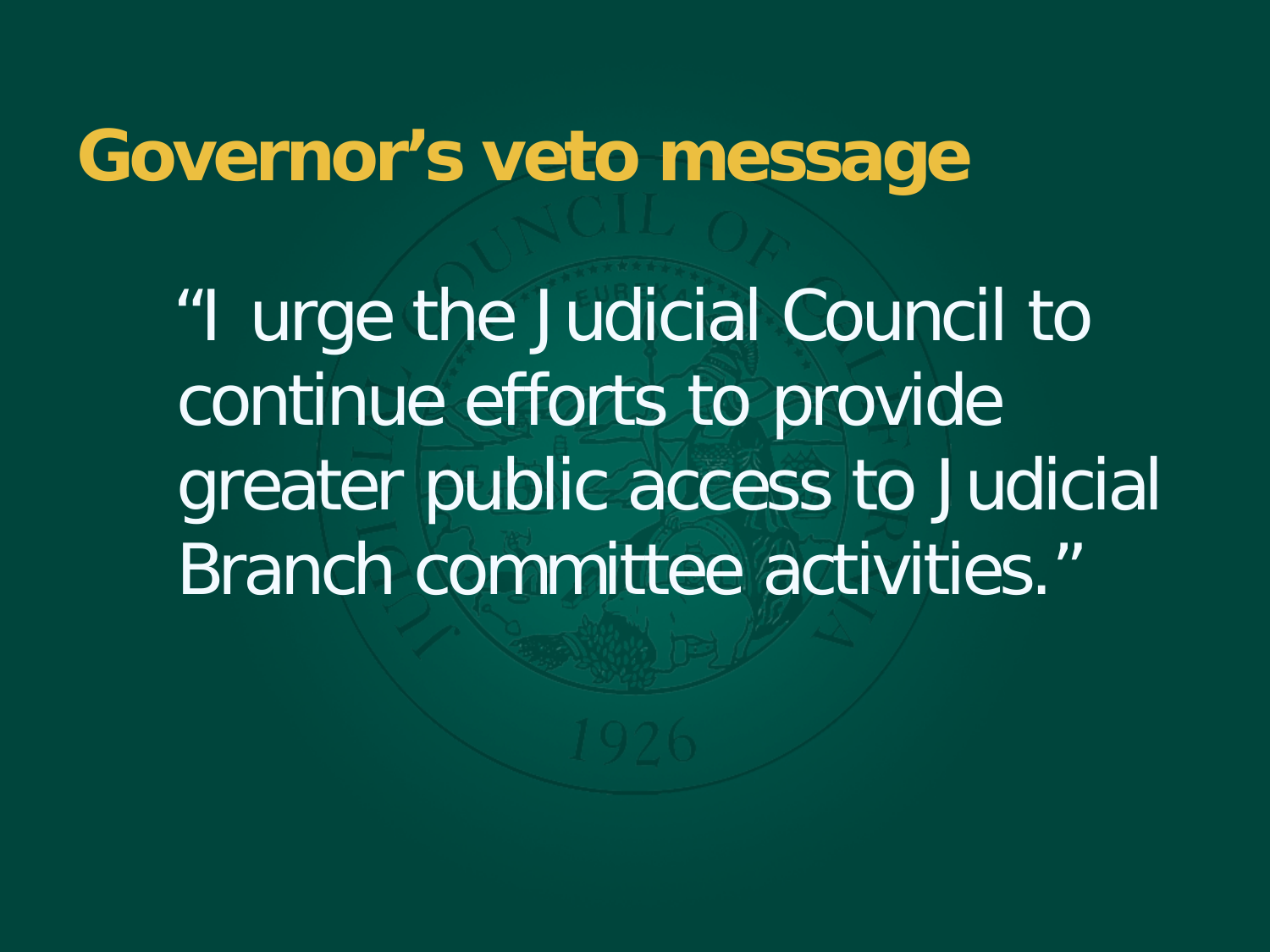#### **Supplemental report language**

"…The rule shall apply to any committee, subcommittee, advisory group, working group, task force, or similar multimember body that reviews issues and reports to the Judicial Council…"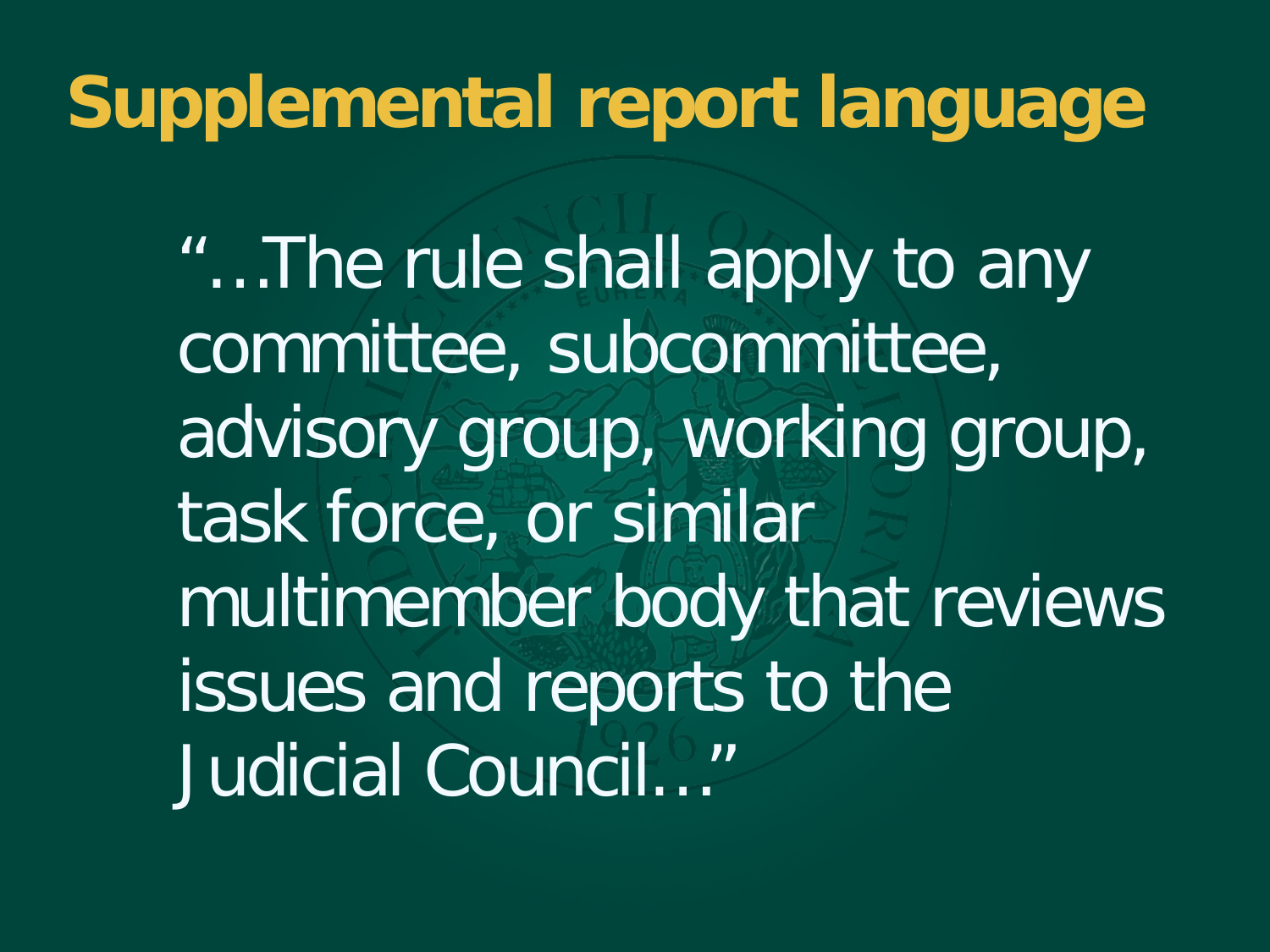#### **Sources**

- Legislative open meeting laws
- Bagley-Keene Open Meeting Act
- Ralph M. Brown Act
- California Rules of Court
- California Code of Judicial **Ethics**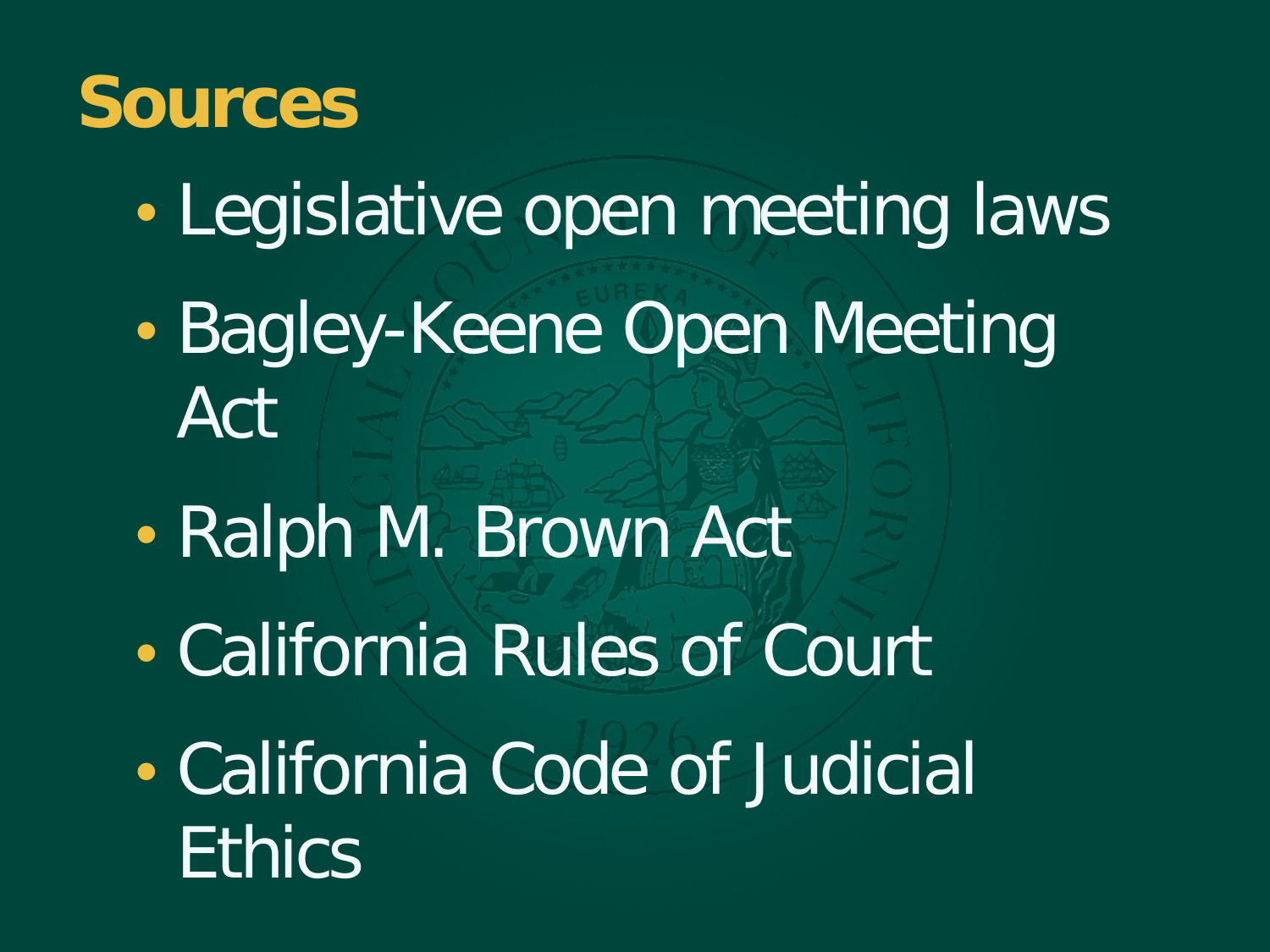# **Guiding factors**

• Public access to meetings understanding and input;

• Effective rule-making process;

• Judicial ethics; and

• Financial and staffing limits.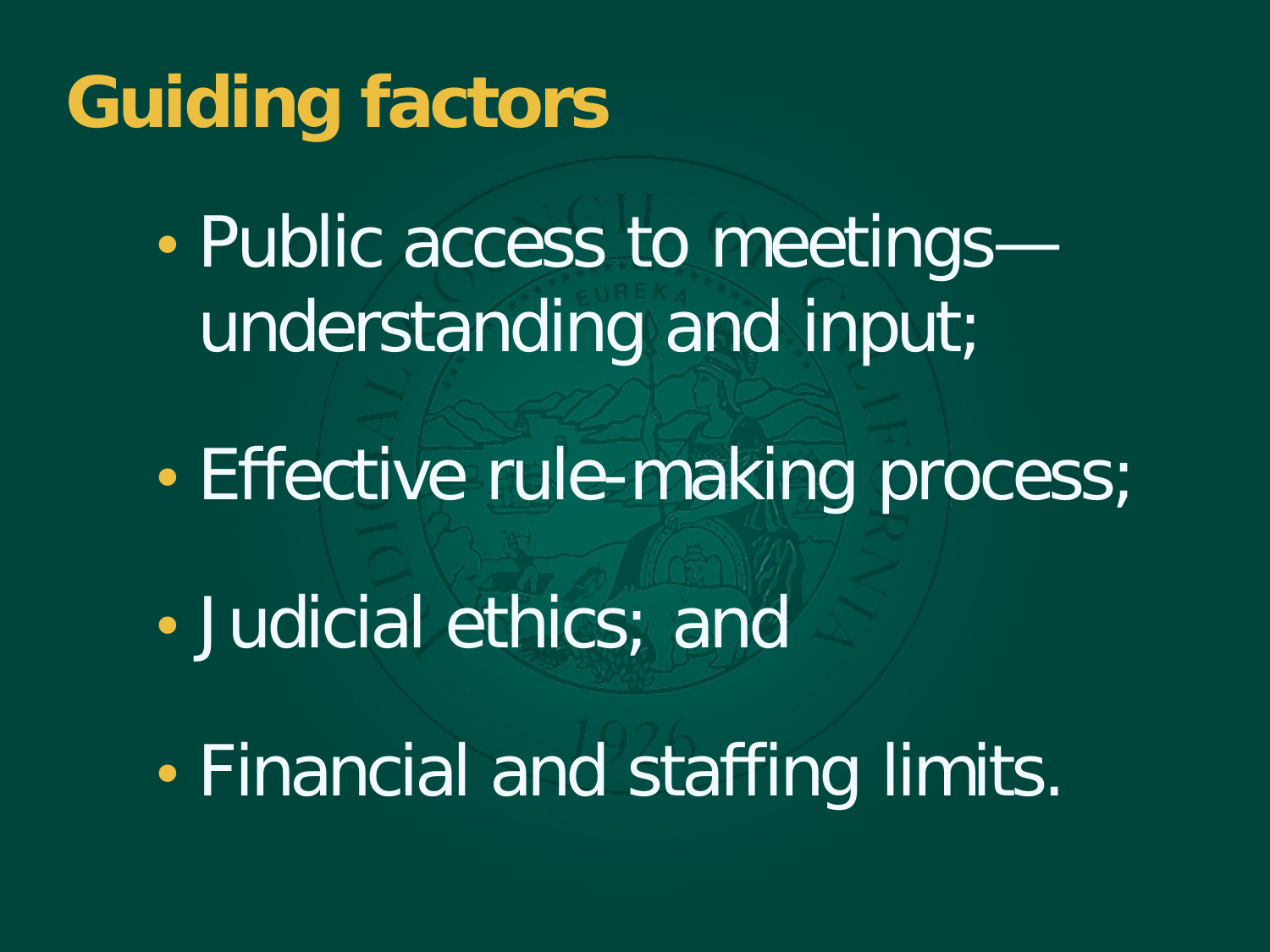## **Public and stakeholder input**

- Preliminary draft circulated November 14 – 20, 2013
- Briefings with legislative staff, news media, and judicial branch stakeholders
- Formal public comment period December 20, 2013 – February 7, 2014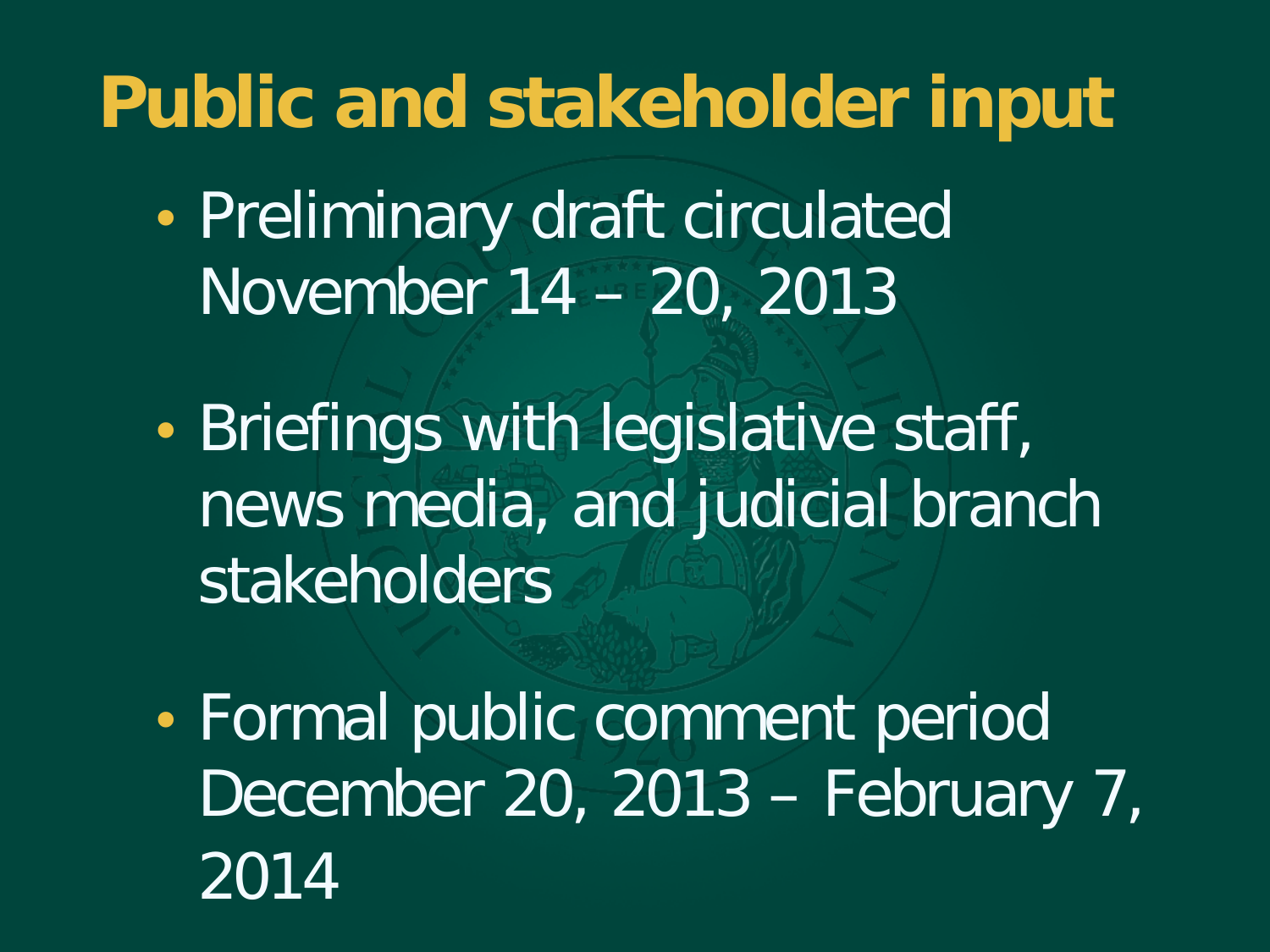#### **Formal public comment**

- 17 sets of comments received
- Assembly leaders; news media; open government groups; labor; public; courts; and Judicial Council advisory bodies;
- "Went too far" to "Not far enough"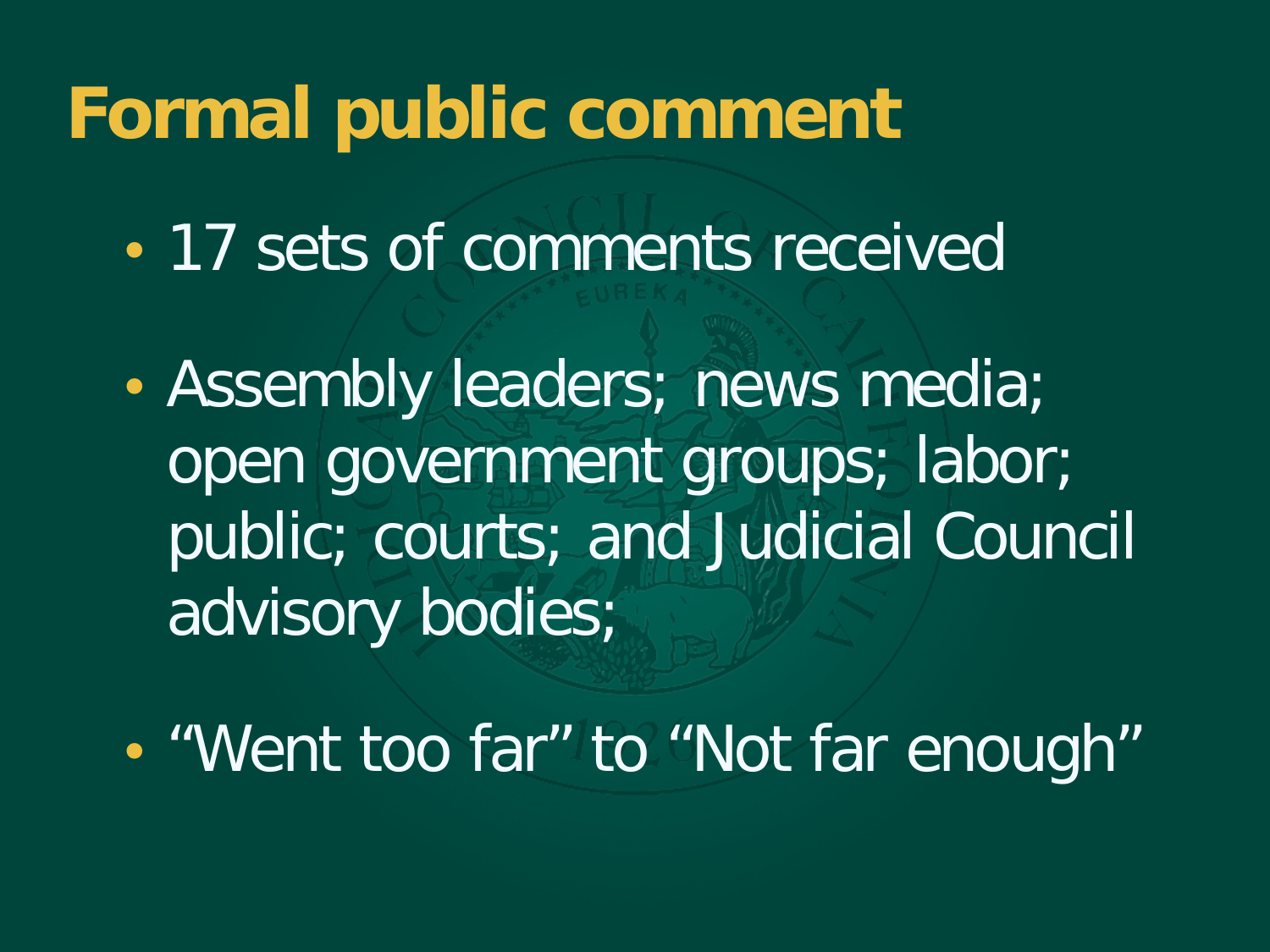#### **Intent**

"…to supplement and expand on existing rules and procedures providing public access to the council and its advisory bodies…This rule expands public access to advisory body meetings."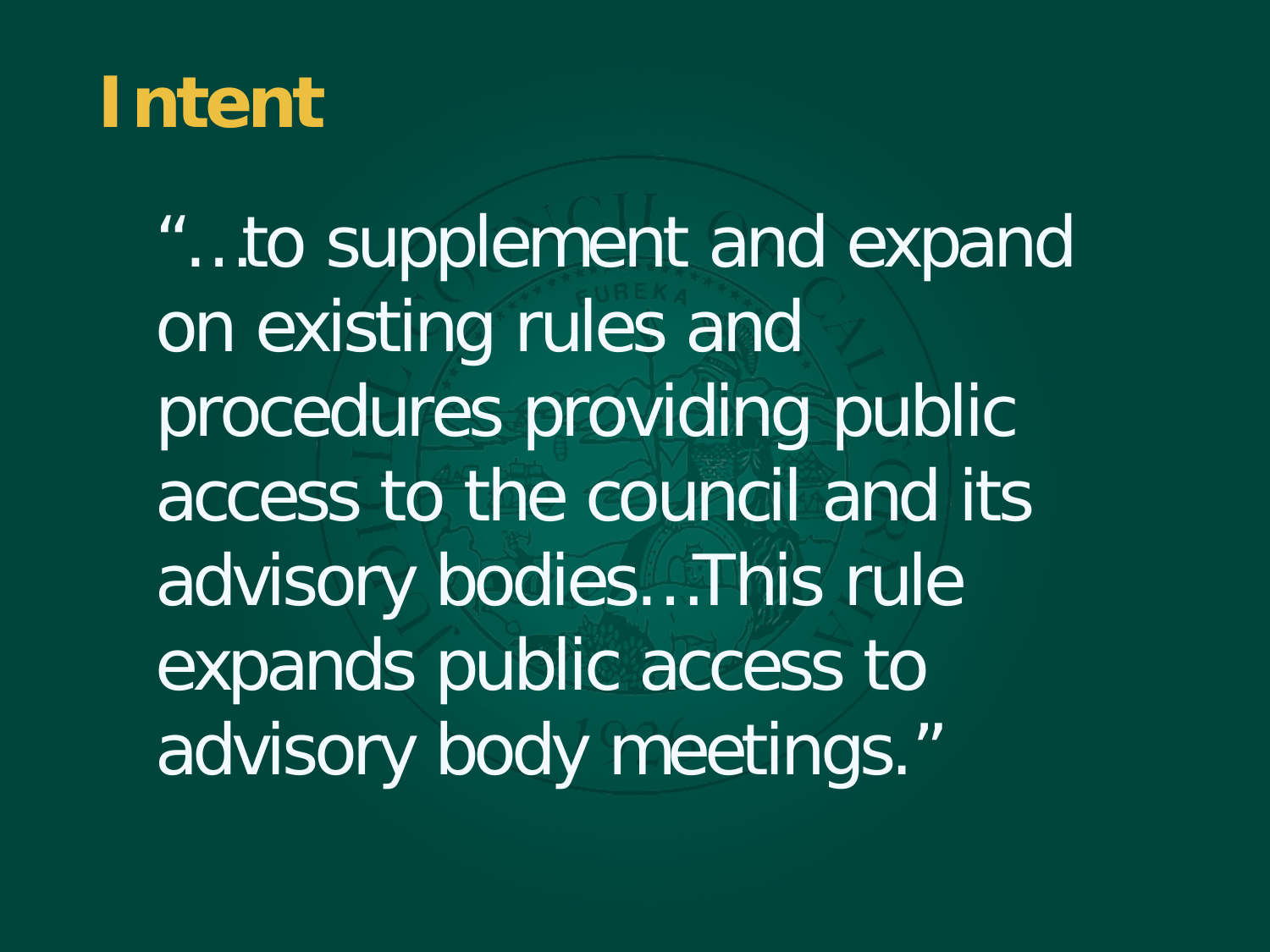#### **Covered bodies**

- "Advisory bodies" or any multimember body created by the council to review issues and report to council.
- Includes internal committees, advisory committees, most subcommittees.
- Does not include small ad hoc subcommittees.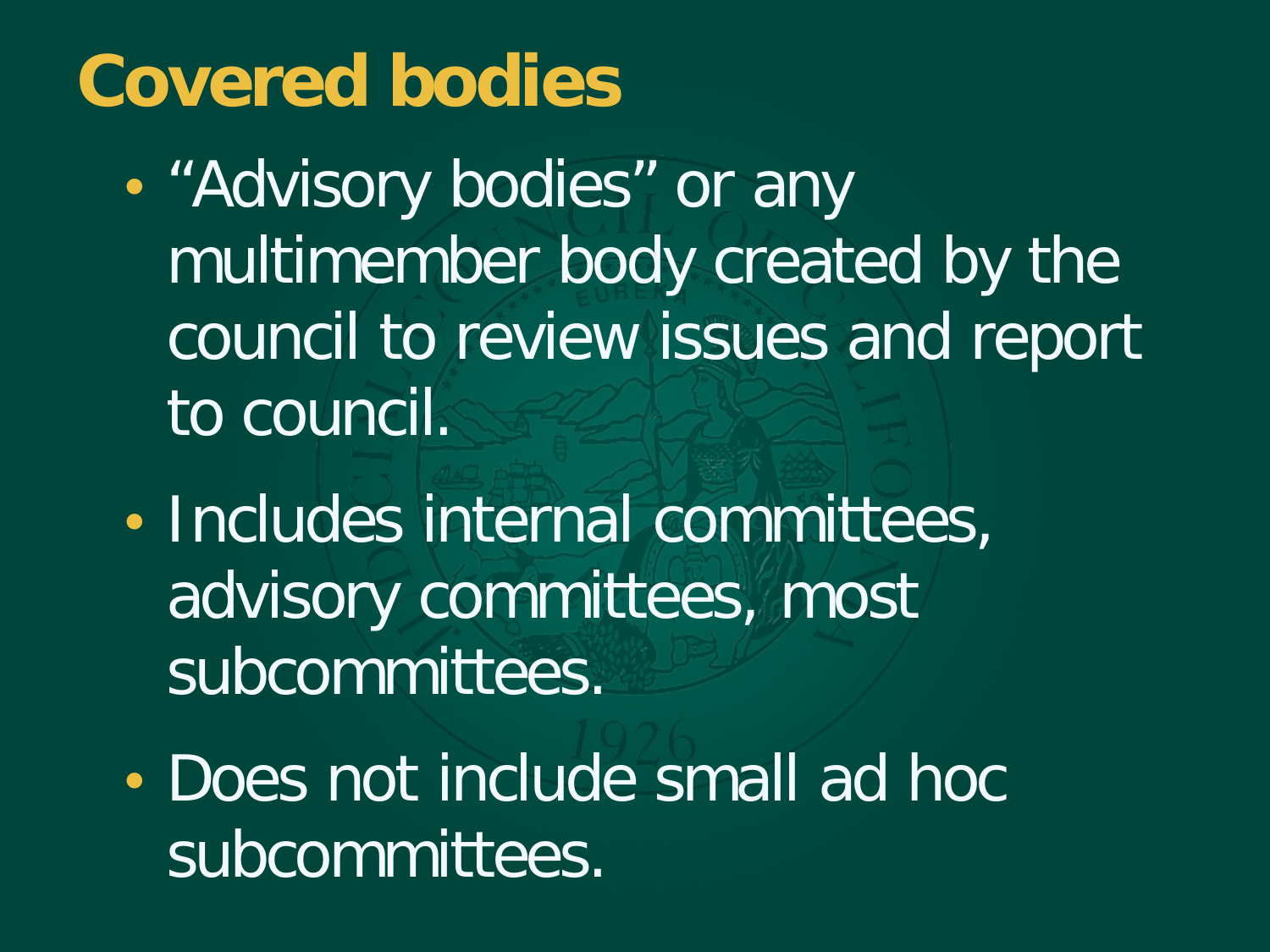### **Covered meetings**

• Meetings to **review issues that the advisory body will report** to the Judicial Council

• Includes "budget meetings"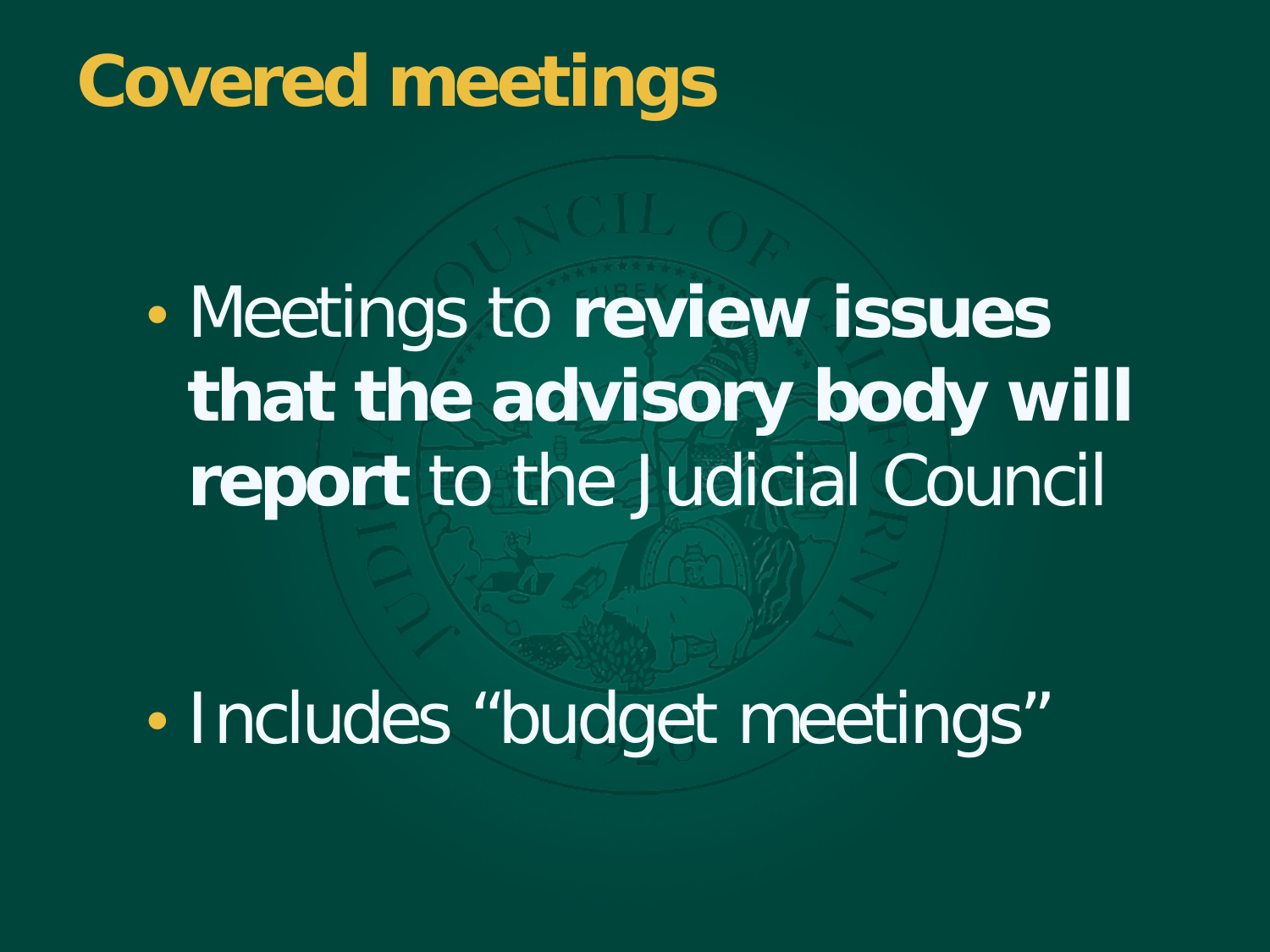# **Budget meetings**

A "meeting or portion of a meeting to discuss a proposed recommendation of the advisory body that the [council] approve an allocation or direct an expenditure of public funds."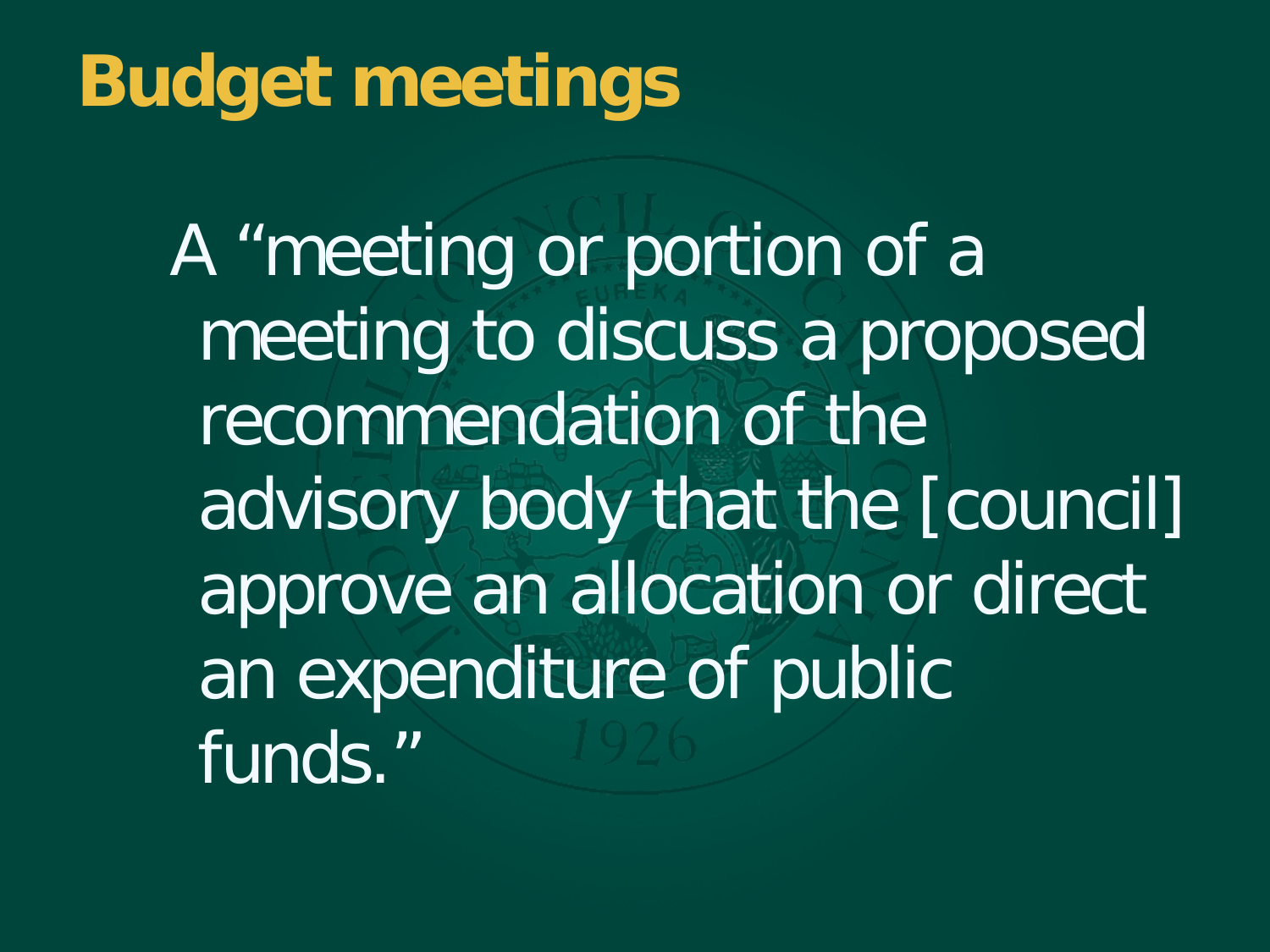# **Exempt bodies**

- Litigation Management **Committee**
- Criminal Jury Instruction Advisory Committee
- Civil Jury Instruction Advisory **Committees**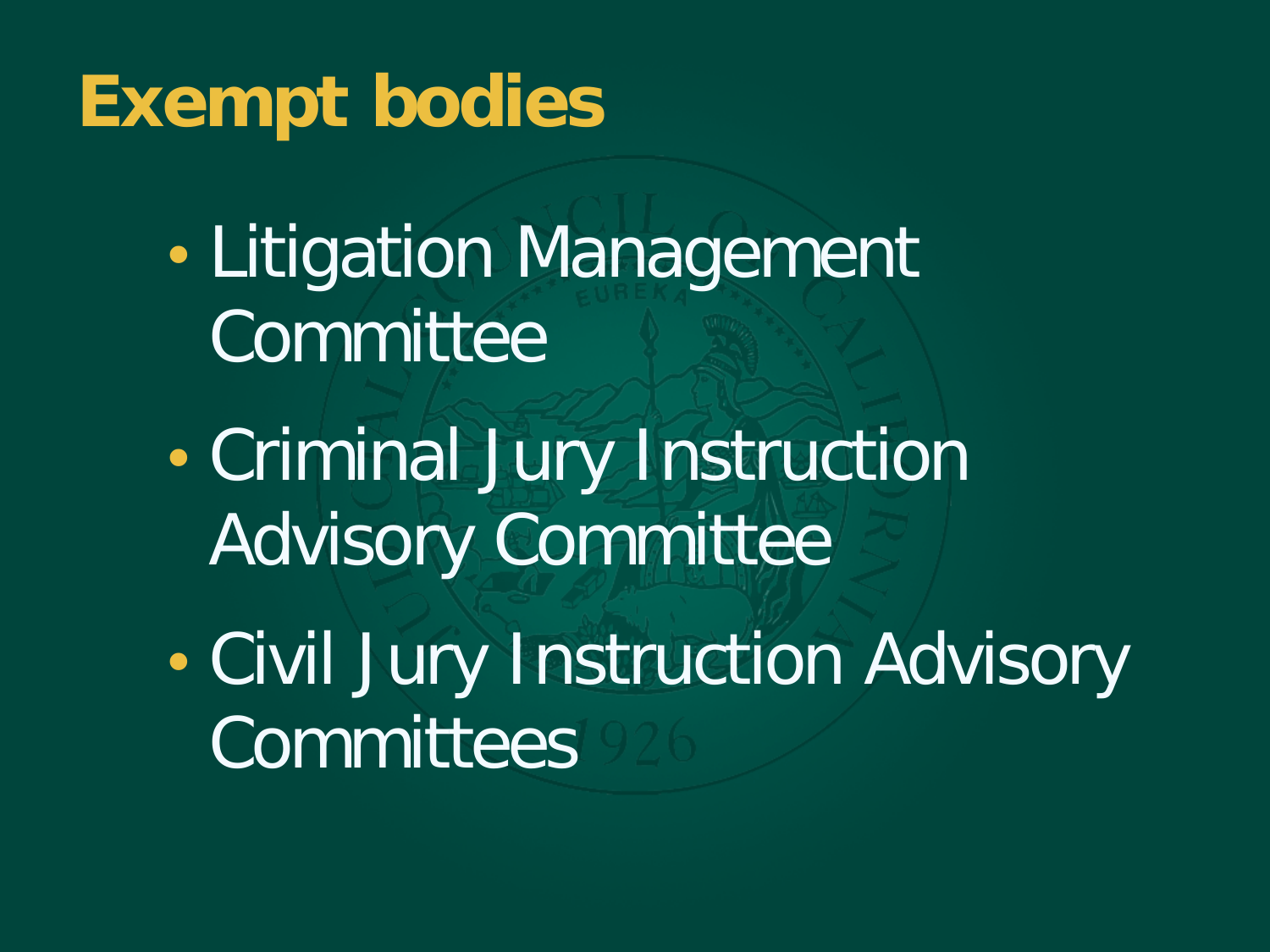## **Bodies presumed closed**

- Appellate Adv. Com.
- Civil and Small Claims Adv. Com.
- Criminal Law Adv. Com.
- Family and Juvenile Law Adv. Com.
- Probate and Mental Health Adv. Com.
- Traffic Adv. Com.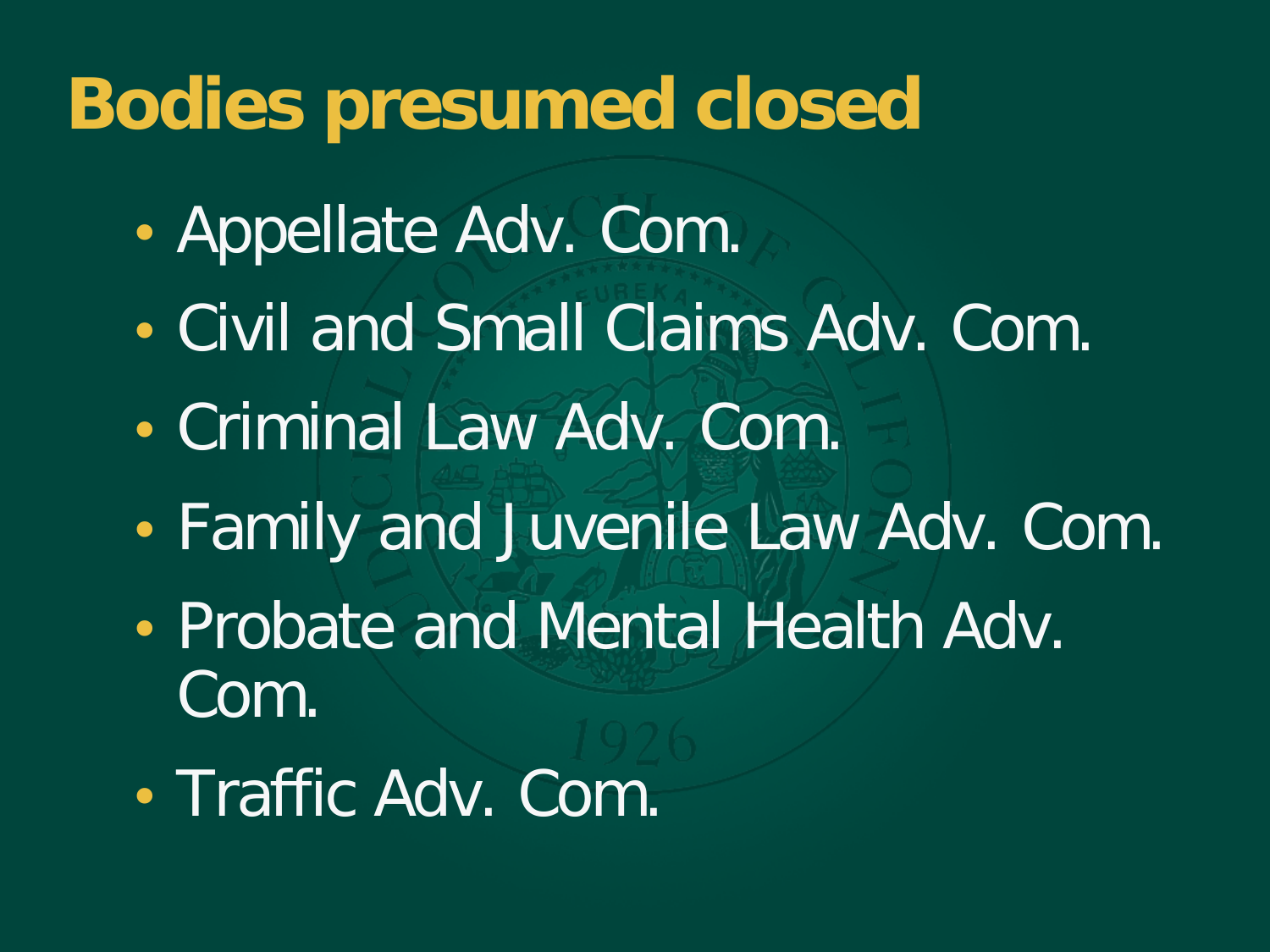# **Bodies presumed open**

- 20+ bodies and most subcommittees, including:
	- Trial Court Budget Advisory Committee;
	- Court Facilities Advisory Committee;
	- Judicial Council Technology Committee; and
	- Financial Accountability and Efficiency for the Judicial Branch Advisory Committee.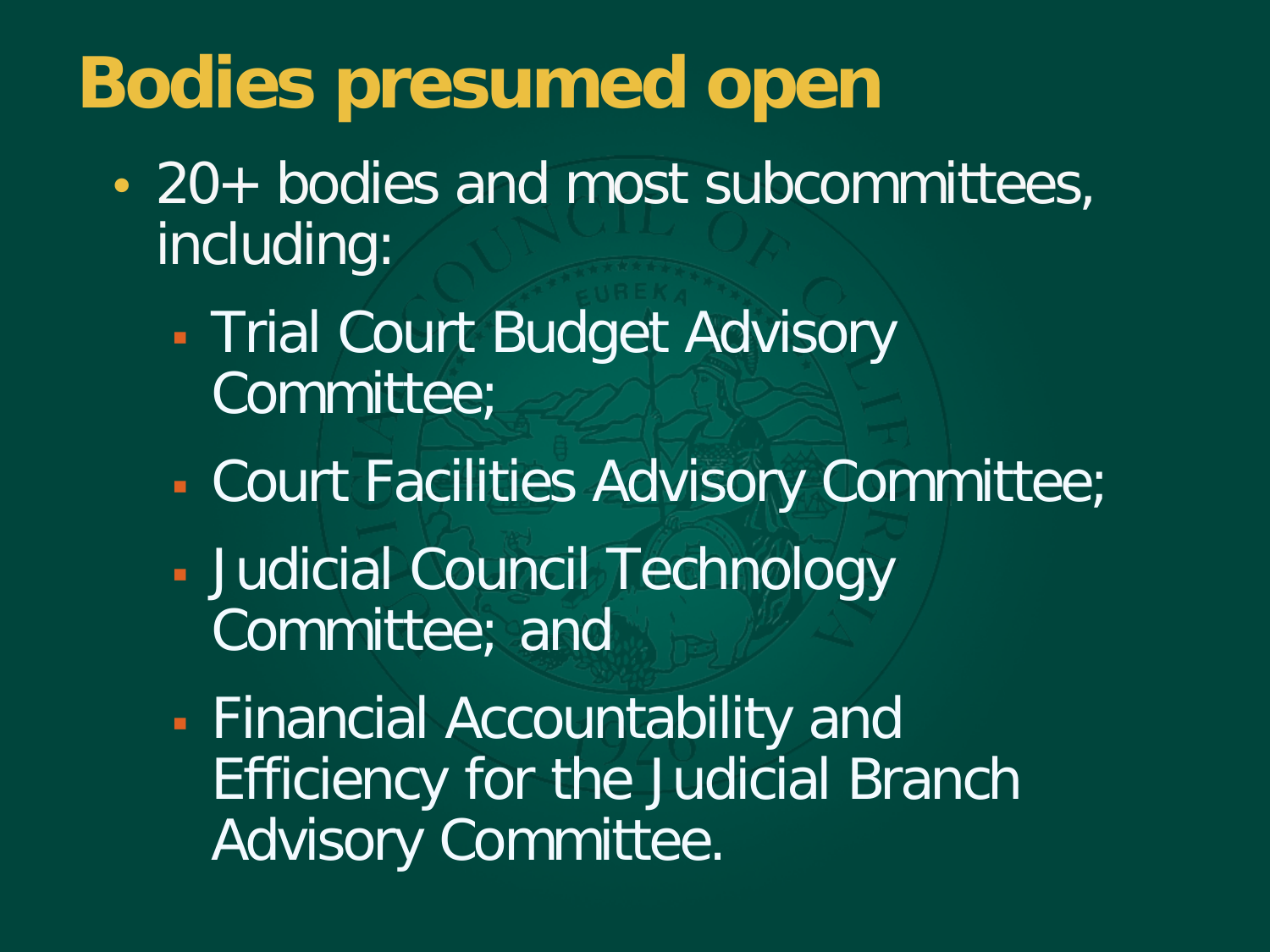# **Exceptions from other open meeting laws**

- Privacy;
- Litigation;
- Negotiations;
- Security;
- Non-final audit reports;
- Trade secrets, privileged, or confidential information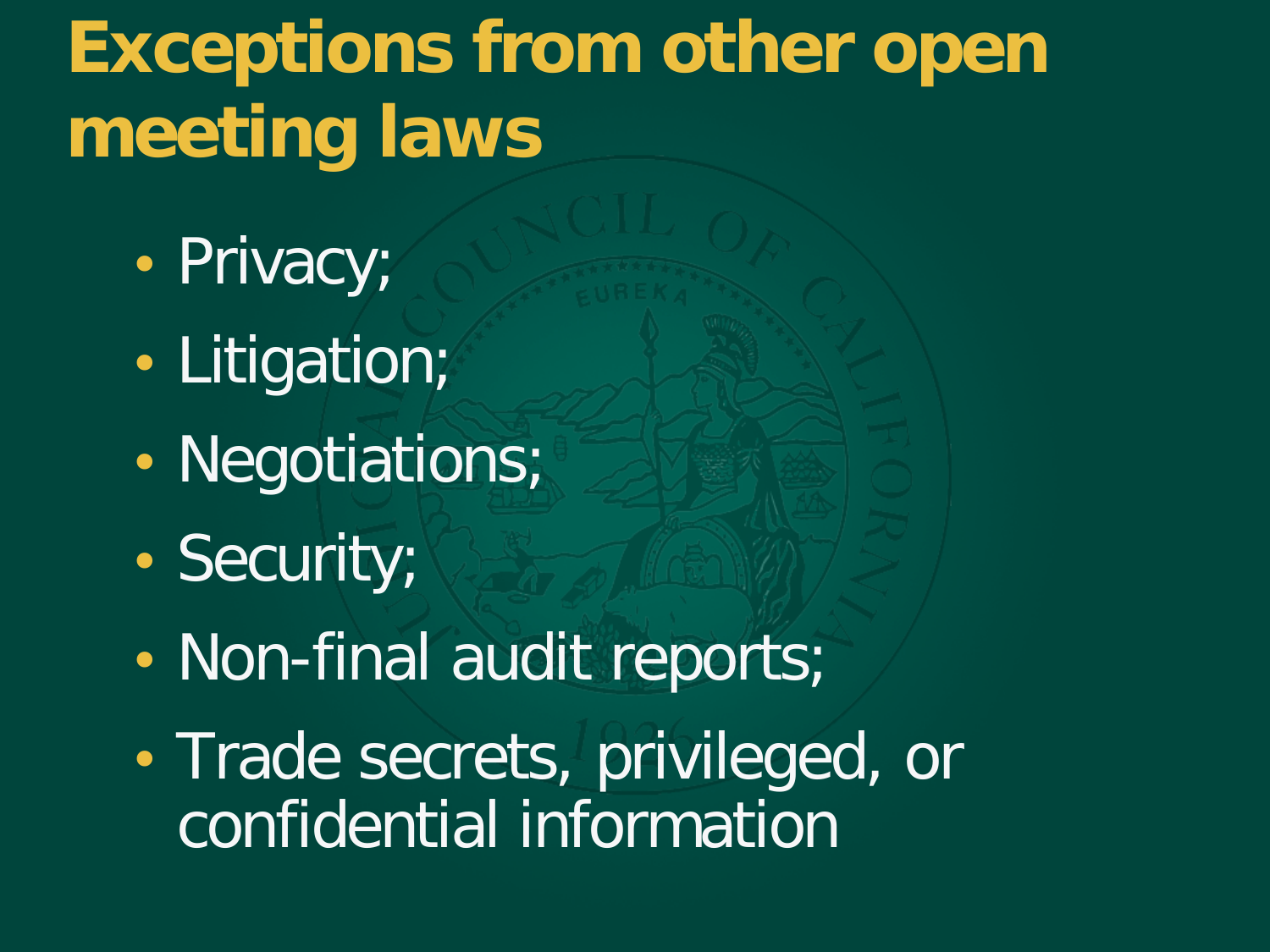# **Exception to comply with ethics obligations of the judiciary**

 "Topics that judicial officers may not discuss in public without risking a violation of the California Code of Judicial Ethics, necessitating recusal, or encouraging disqualification motions or peremptory challenges against them, including proposed legislation, rules, forms, standards of judicial administration, or jury instructions."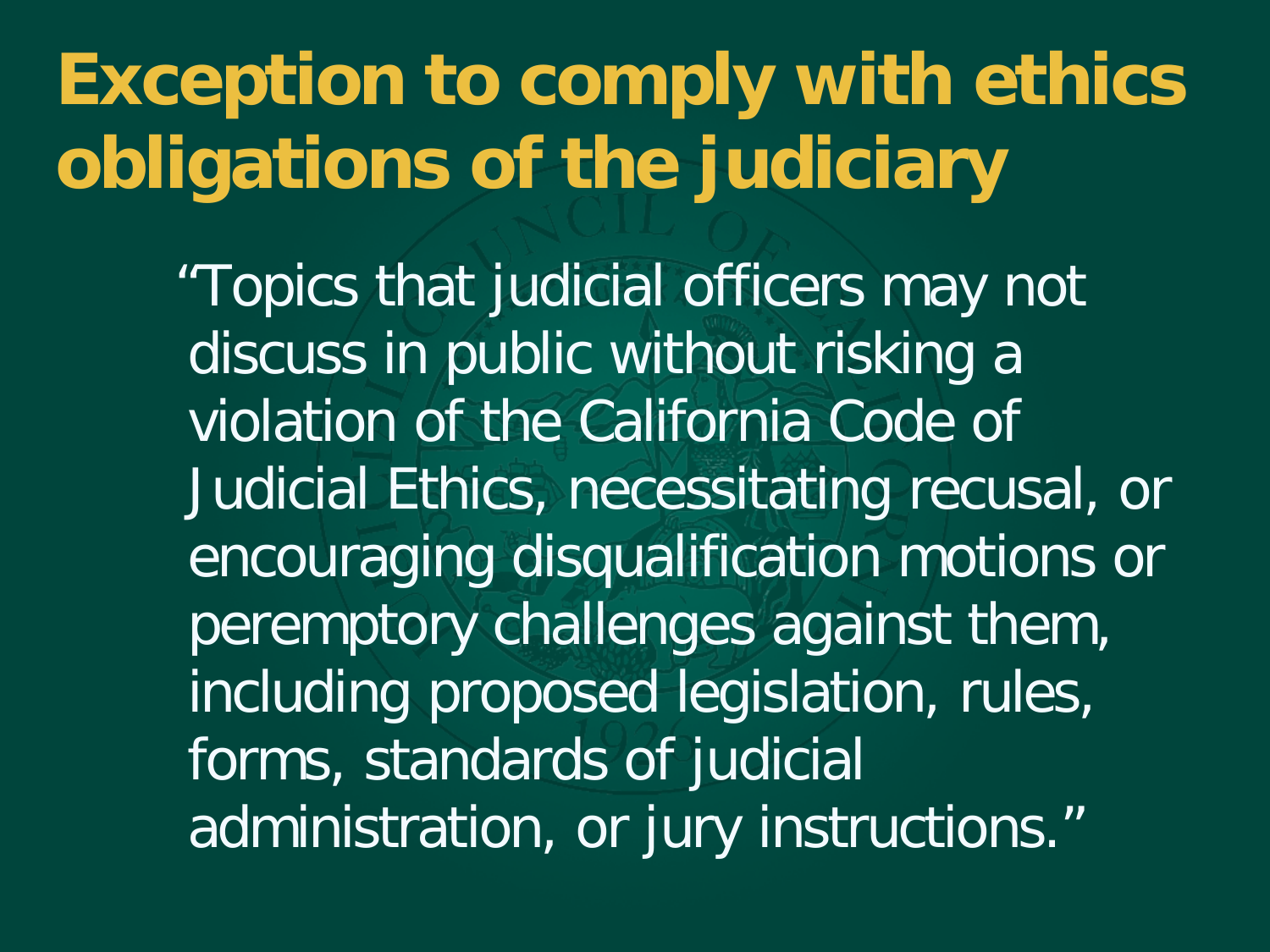#### **Rule mechanics: Notice**

- 5 business days' notice for regular meetings
- 24 hours' notice in case of urgent circumstances requiring prompt action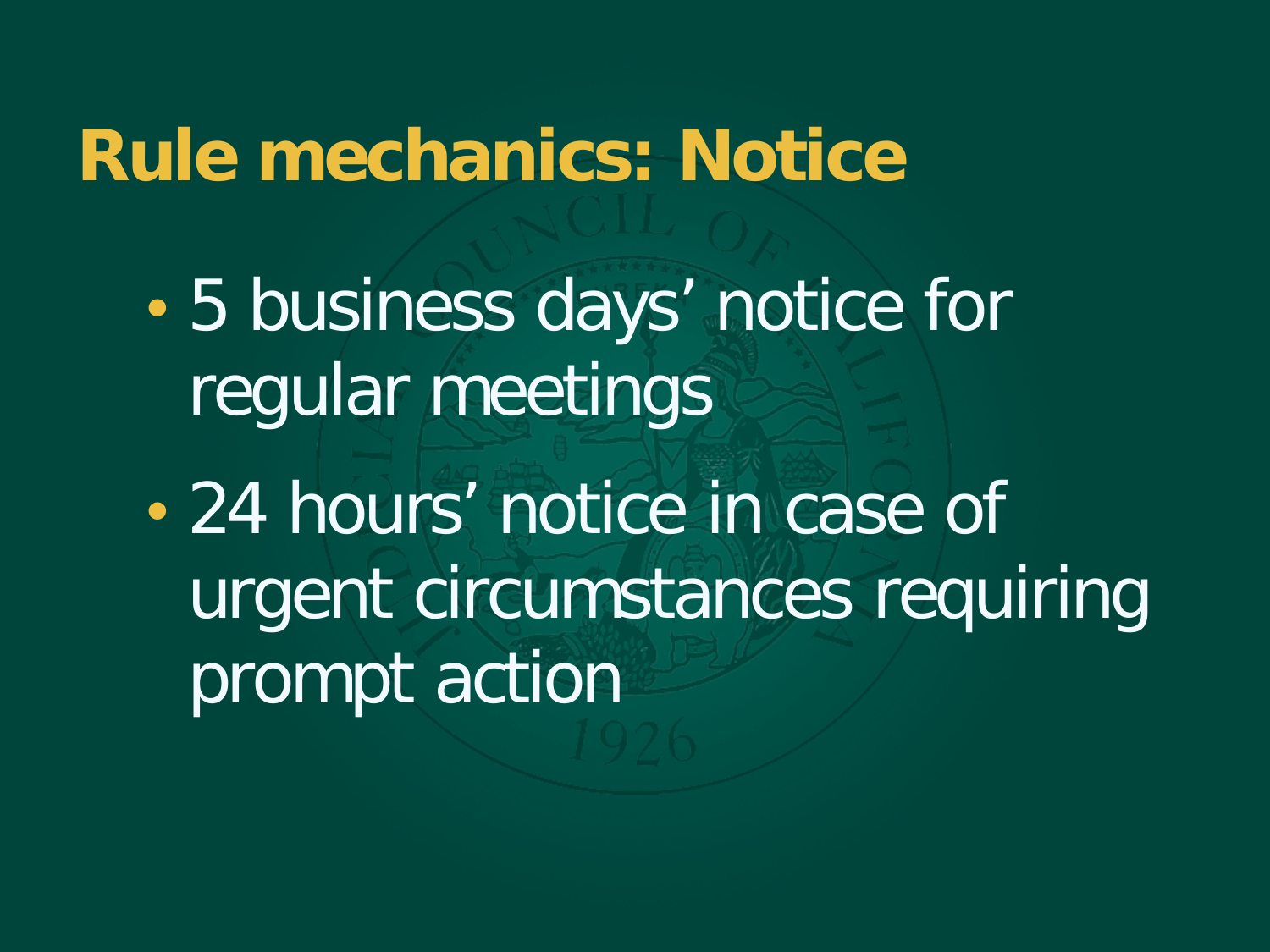# **Rule mechanics: Public attendance**

- Public may listen to all open meetings
- Public may attend open meeting in person if:
	- 1. Body members gather in person at one location; and
	- 2. The chair concludes security measures permit.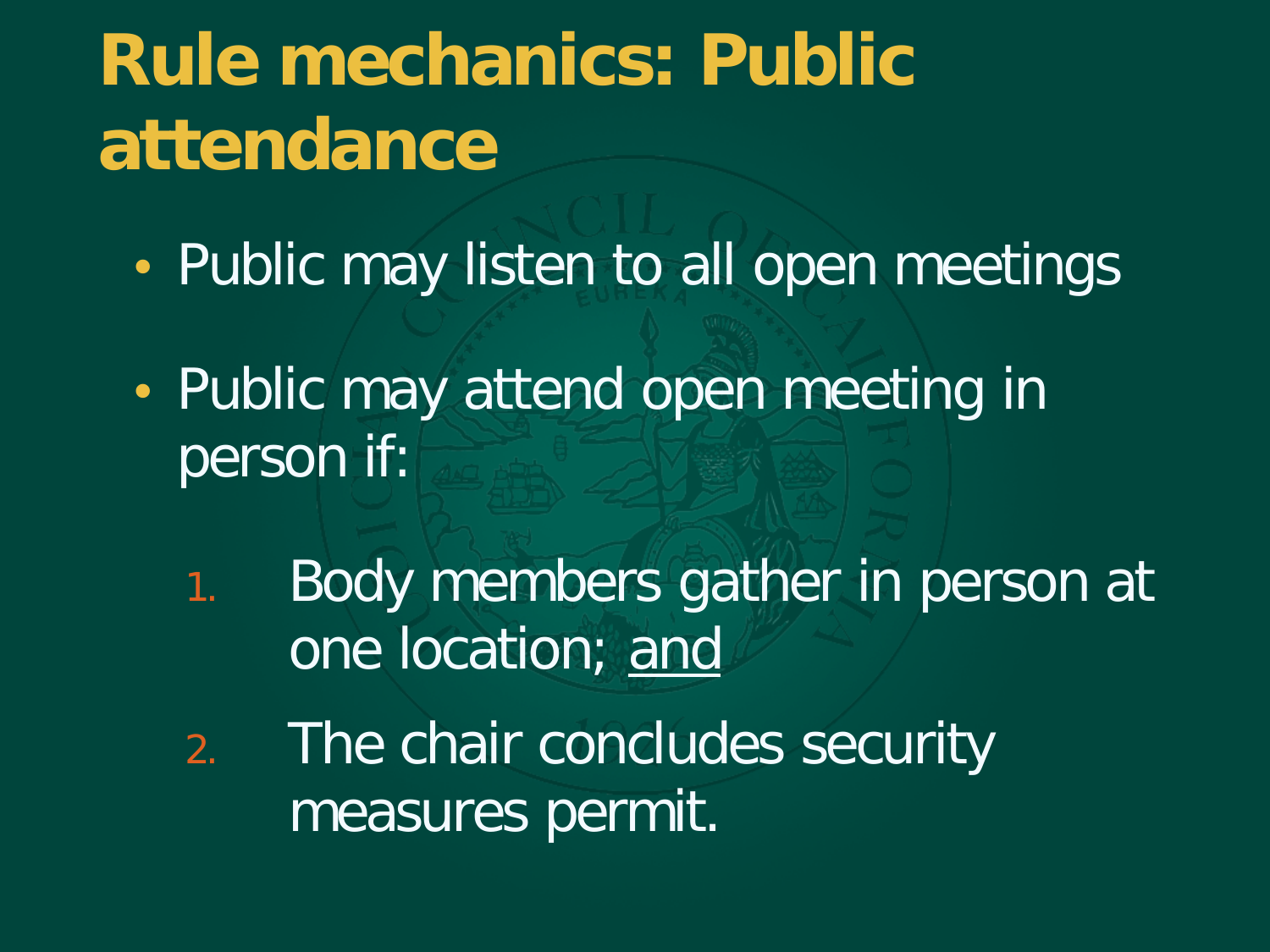# **Rule mechanics: Public comment**

- Written comment may be submitted up to one complete business day before a meeting
- In-person comment at open inperson meeting permitted if security measures permit public attendance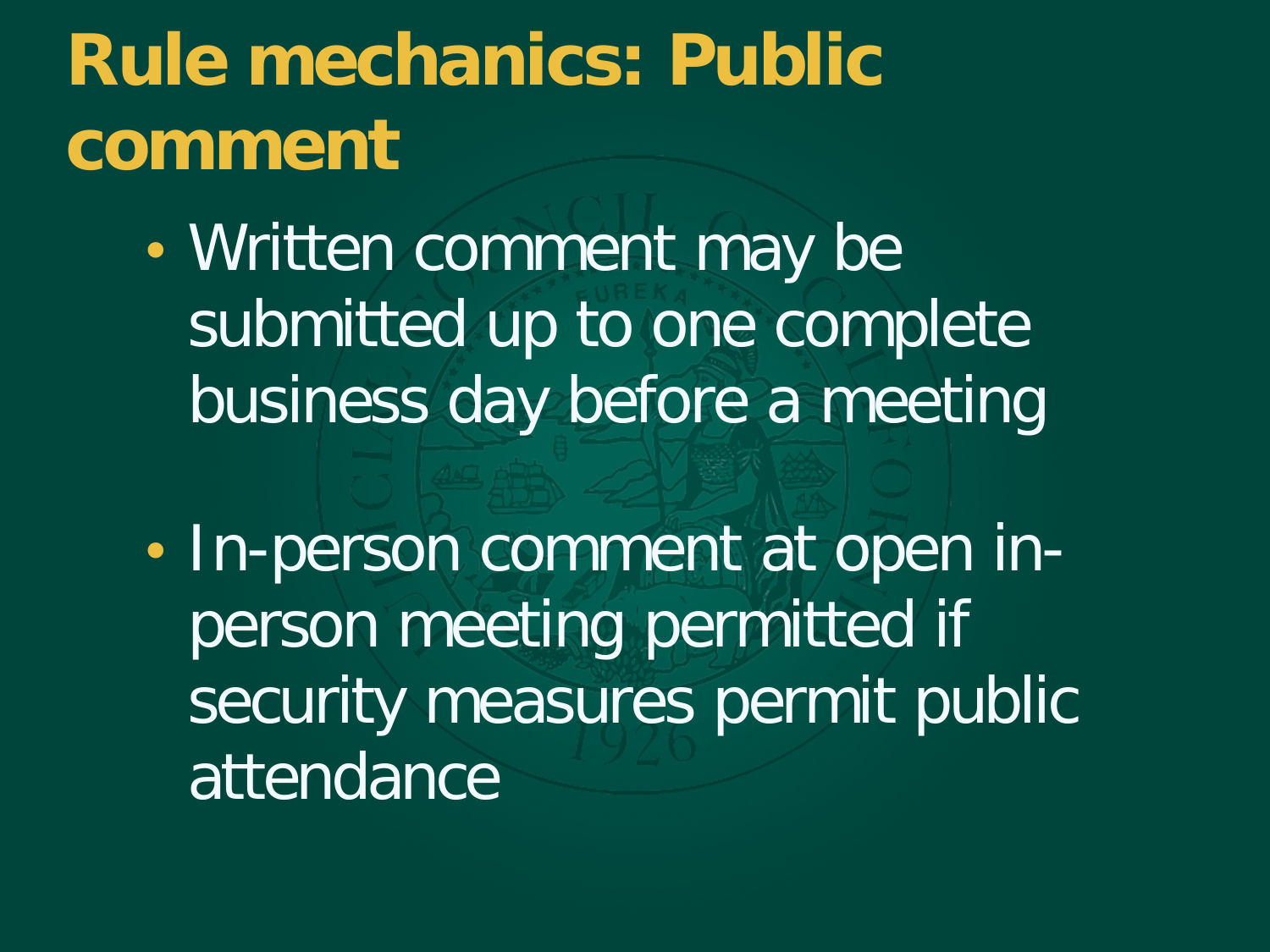**Action by e-mail between meetings** Only allowed in 2 specific circumstances: 1. To act on a proposal previously

discussed at meeting but more information was required; and

2. When prompt action is required.